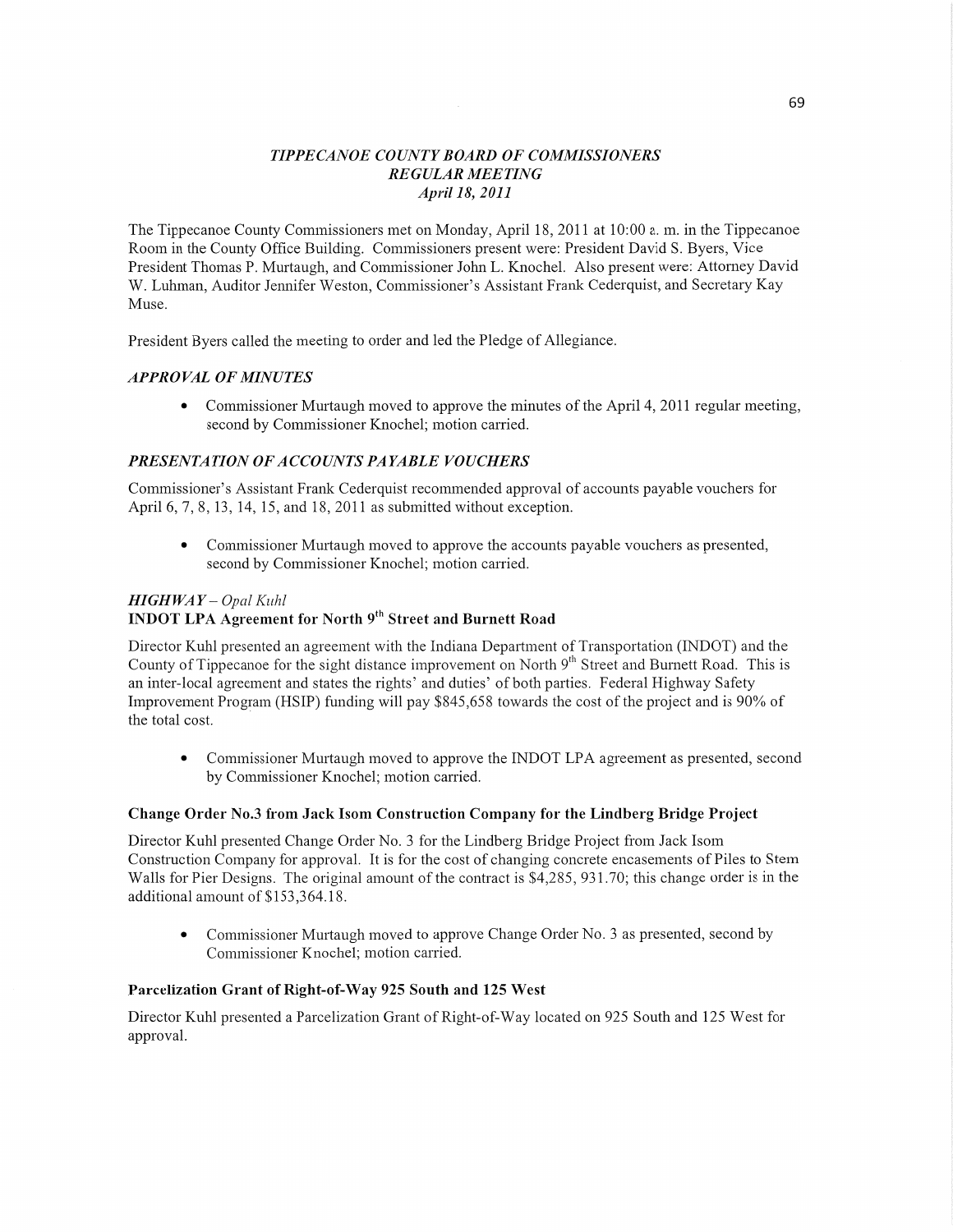• Commissioner Murtaugh moved to approve the Grant of Right-of-Way as presented, second by Commissioner Knochel; **motion** carried.

## **Continuation Certificate** from Mulberry **Cooperative Telephone** Company, Inc.

Director Kuhl presented a Continuation Certificate from Mulben'y Cooperative Telephone Company, Inc. in the **amount** of \$5,000. It allows **them** to work in the right-of—way.

**0** Commissioner Murtaugh moved to approve the Continuation Certificate as presented, second by Commissioner Knochel; motion carried.

## **Change** Order **No.1** from Schneider Corporation for **County Road** 50 **South Project**

Director Kuhl presented Change Order No. **1** in the amount of \$7,680 from the Schneider Corporation for the CR 50 South Project. It is for additional services pertaining to a control structure, storm water calculations, and the Storm Water Prevention Plan. The original contract was for \$32,340. **This** addition brings the total to \$40,020.

• Commissioner Murtaugh moved to approve Change Order No. 1 as presented, second by Commissioner Knochel; motion carried.

## *AREA PLAN COMMISSION* — *Sallie Fahey*  **Galloway** Subdivision **— Recommendation** for Use of **Urban Right-of-Way Standards**

Director Fahey stated that this is a request for a recommendation of the use of urban right-of-way standards in the Galloway Subdivision. It is located at the intersection of SR 28 and US 231 within the town of Romney. The property owner is subdividing the property in hope that "Dollar General" will occupy the undeveloped south lot. Rural right-of-way would make the lot too small for "Dollar General" to occupy. **A** section of the subdivision ordinance states that the County Commissioners, on the advice of the County Highway Engineer, can require the smaller urban right-of-way. Since the roads affected are state roads, INDOT was asked for their input. They have submitted a letter stating that they do not need rural cross section widths at that intersection. Director Fahey asked the Commissioners to recommend to the Planning Commission to allow the smaller urban cross section.

**0** Commissioner Murtaugh moved to recommend the use Urban Right-of—Way Standards to the Area Plan Commission as presented, second by Commissioner Knochel; motion carried.

# *MITS* **—** *Dave Sturgeon*  **ISDN** PRI **Agreement with Frontier Communications**

Director Sturgeon presented an agreement with Frontier Communications for approval. It is for Integrated Services Digital Network (ISDN) services. ISDN is a set of communications standards for the digital transmission of voice, video, data, and other network services. The other ISDN access available is the Primary Rate Interface (PR1). Service will be provided at two locations, the County Building and the Jail. This service agreement will save the County approximately \$1,000 per **month.** 

**<sup>0</sup>**Commissioner Murtaugh moved to approve the agreement with Frontier Communications as presented, second by Commissioner Knochel; **motion** carried.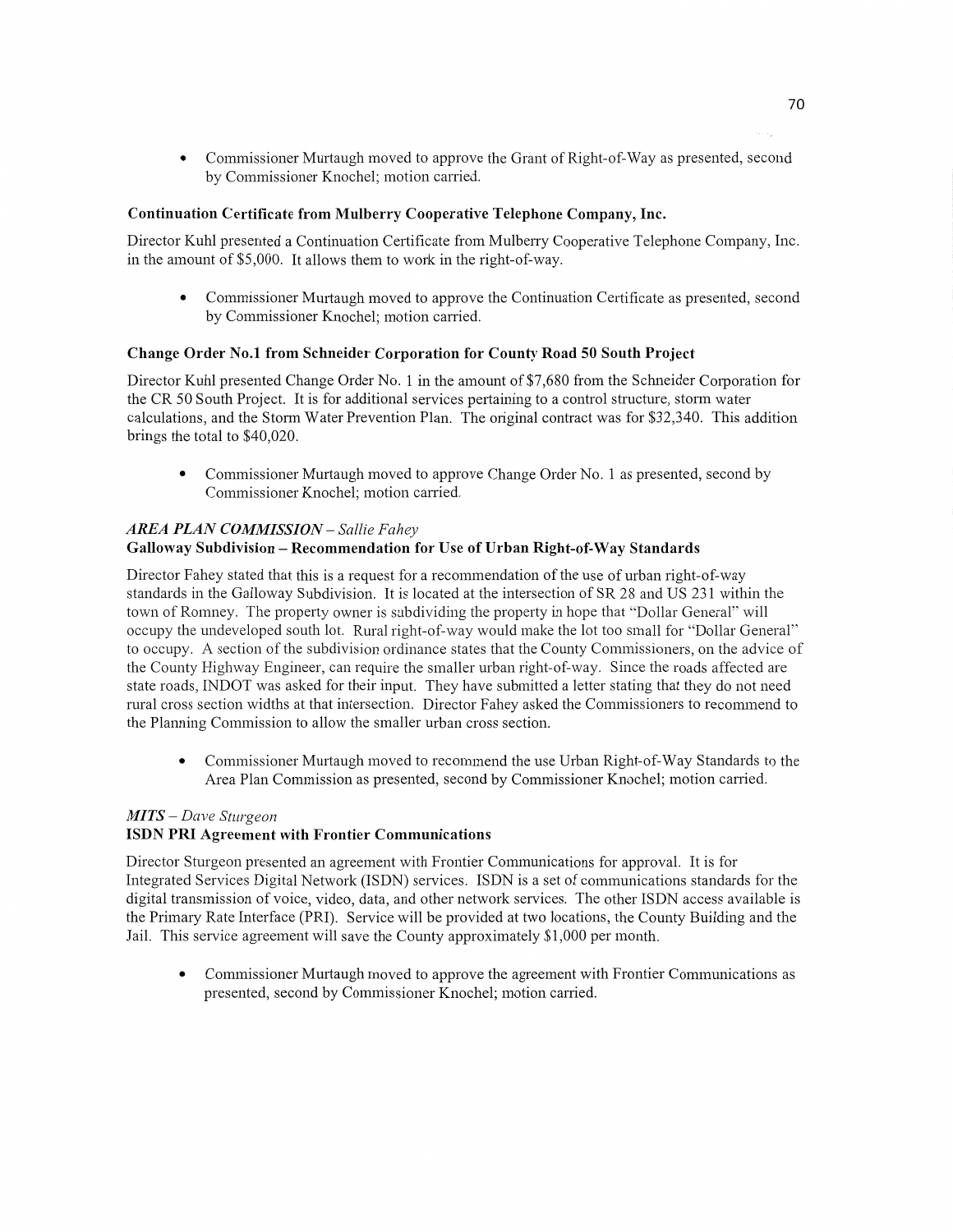## *GRANTS* — *Laurie Wilson*  **Indiana Department** of **Homeland Security Grant — Sheriff's Department**

Grant Administrator Laurie Wilson requested pennission to accept a \$34,556.83 grant from the Indiana Department of Homeland Security for the Sheriff's Department. It will be used to purchase equipment for the Bomb Squad.

**0** Commissioner Murtaugh moved to accept the **Indiana** Department of Homeland Security Grant as presented, second by Commissioner Knochel; motion carried.

## WIC **Conference Contracts**

Grant Administrator Laurie Wilson requested approval of the following contracts for the upcoming WIC conference being held locally.

Contracts are as follows:

| Conference | Purdue University Conference Division \$36,750.42 |
|------------|---------------------------------------------------|
| Speaker    | Breedon Contract \$2,720 plus expenses            |
| Speaker    | Mayfield Contract \$2,000                         |
| Speaker    | Walker Contract \$1,600 plus expenses             |

**0** Commissioner Murtaugh moved to approve the four contracts for the WIC conference as presented, second by Commissioner Knochel; **motion** carried.

# **Terminate** Juvenile Detention Alternatives Initiative **Project** Administrator **Contract**

Grant Administrator Laurie Wilson asked permission to tenninate the contract for the Juvenile Detention Altematives Initiative Project Administrator. Due to changes in the scope of the grant project, the state is assuming some of the duties; this contract is no longer needed.

**0** Commissioner Murtaugh moved to terminate the Juvenile Detention Alternatives Initiative Project Administrator contract by mutual consent, second by Commissioner Knochcl; **motion**  carried.

## **Juvenile Alternative Contract**

Grant Administrator Laurie Wilson requested approval of **a** contract between Brenda Humphrey and Juvenile Alternatives for the Restorative Justice Project. It is funded through a Juvenile Accountability Block Grant. The contract is in the amount of \$40,000. Ms. Wilson added that Brenda Humphrey is no relation to Director Rebecca Humphrey.

**0** Commissioner Murtaugh moved to approve the contract as presented, second by Commissioner Knochel; **motion** carried.

# *BOARD* OF *ELECTION & REGISTRATION* — *Heather Maddox & Jared Bond*  **Workforce** *&* **Economic** Development Services **Agreement** for **Election Workers**

Commissioner Murtaugh said **this** agreement with Ivy Tech is for cost of training election workers.

**0** Commissioner Murtaugh moved to approve the agreement as presented, **second** by Commissioner Knochel; **motion** carried.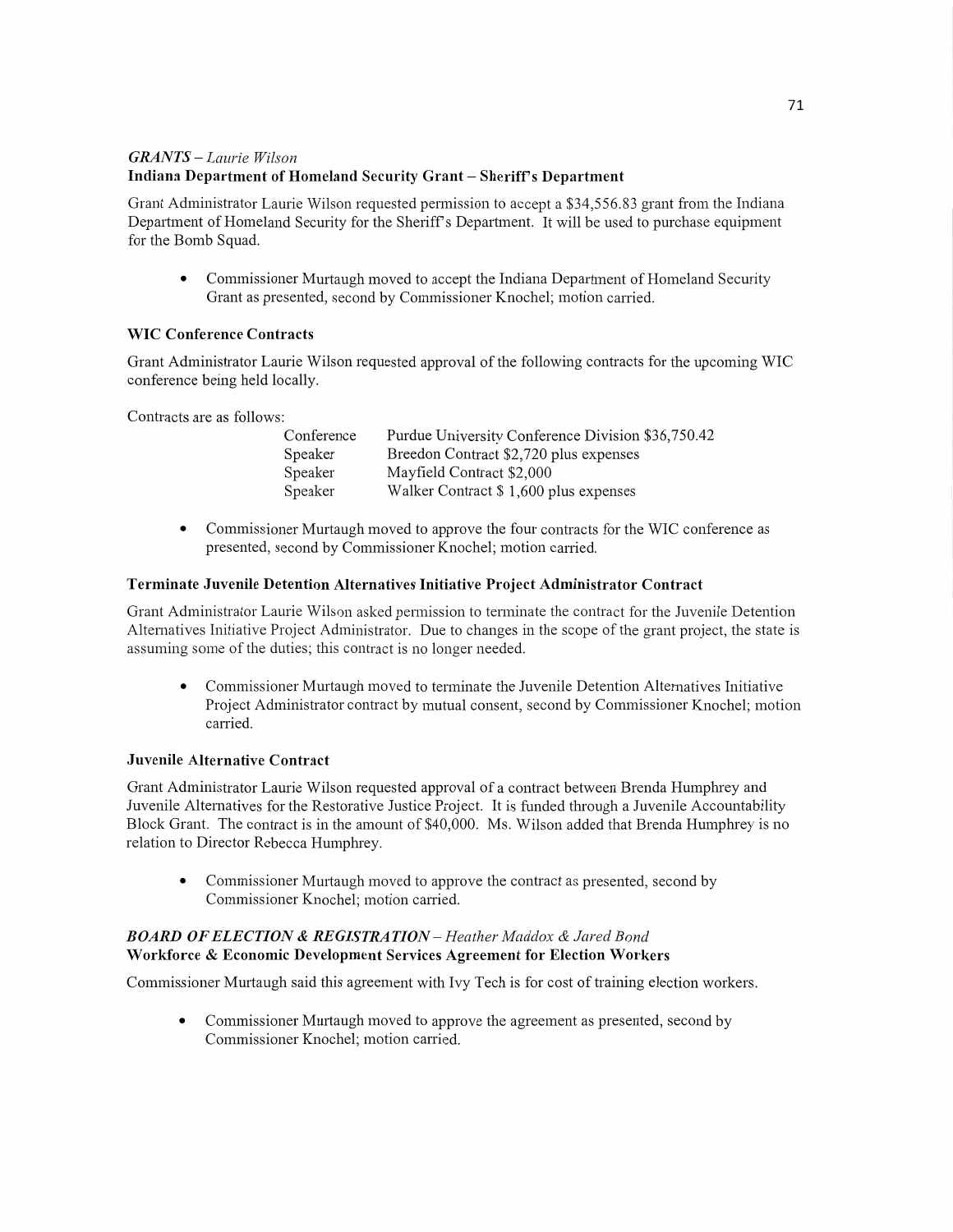## *RESOL UTION 2011-08-CM*  **voestalopine Rotec, Inc. —** Approving **Application** for **Property** Tax **Deductions**

Andrew Ball, president of voestalopine Rotec, Inc. presented an application for tax abatement for voestalopine Rotec, Inc. In addition, he **thanked** the Commissioners for their continued support. Mr. Ball went on to say that in the past eleven years the company has seen the best of times and the worst of times. Recently voestalopine Rotec, Inc. has expanded product lines and increased employment from 58 to 84 with more additions expected. New product lines require more space and additional equipment; this abatement would include  $$1,000,000$  in real property and  $$1,500,000$  in machinery and equipment. **Expansion** primarily relates to safety products such as air bags and seat belts. voestalopine Rotec, Inc. is in the top three companies **that** manufacture these products. Attorney Luhman **said** that abatements require approval of both the Commissioners and the County Council. Commissioner Murtaugh **thanked**  Mr. Ball for choosing to locate their business in Tippecanoe County.

• Commissioner Murtaugh moved to approve Resolution 2011-08-CM as presented, second by Commissioner Knochel; **motion** carried.

## *RESOLUTION 2011-11-CM*

### **Establishing** the Intent to **Conduct 3 Commissioner's Sale**

Attorney Dave Luhman said **that** Resolution 2011—11—CM would establish the Commissioner's intent to conduct a Commissioner's Sale of Tax Certificates for properties that are severely delinquent in payment of property taxes. Properties previously offered for sale at the County Tax Sale required a **minimum** bid of delinquent taxes and costs associated with the sale. Any properties that did not receive bids can be offered for sale at a Commissioner's Sale without the minimum bid restrictions. **A** list of those properties will be available on the County web site upon the scheduling of the Commissioner's Tax Sale.

• Commissioner Murtaugh moved to approve Resolution 2011-11-CM as presented, second by Commissioner Knochel; motion carried.

### *APPOINTMENTS*

**0** Commissioner Murtaugh moved to appoint Mr. Jean Hall to the Common Wage Board for the State of Indiana projects at the Indiana Veteran's Home and the INDOT Research Center, second by Commissioner Knochel; motion carried.

## *REPORTS* ON *FILE*

Clerk

### *UNFINISHED/NE* WB *USINESS*

Commissioner Byers said that the Clay Bowl Giving Project, which supports the YWCA Domestic Violence Intervention and Prevention Program, would be held on Thursday, April 21, at the YWCA, 605 N. Sixth St., Lafayette. Anyone who buys lunch or dinner will receive a clay bowl that has been donated by local potters.

### *PUBLIC COMMENT*

Karen Griggs, *West Lafayette* — said that she has concerns about the County's ground water. She feels **that** Wildcat Creek Solid Waste District needs **a** building to house and process different hazardous waste products for proper disposal. Ms. Griggs asked the Commissioners to approve the costs of a modest building for the collection and disposal of hazardous waste. She added that she is very concemed with the effects hazardous waste can have on ground water. Commissioner Muftaugh said that Wildcat Creek